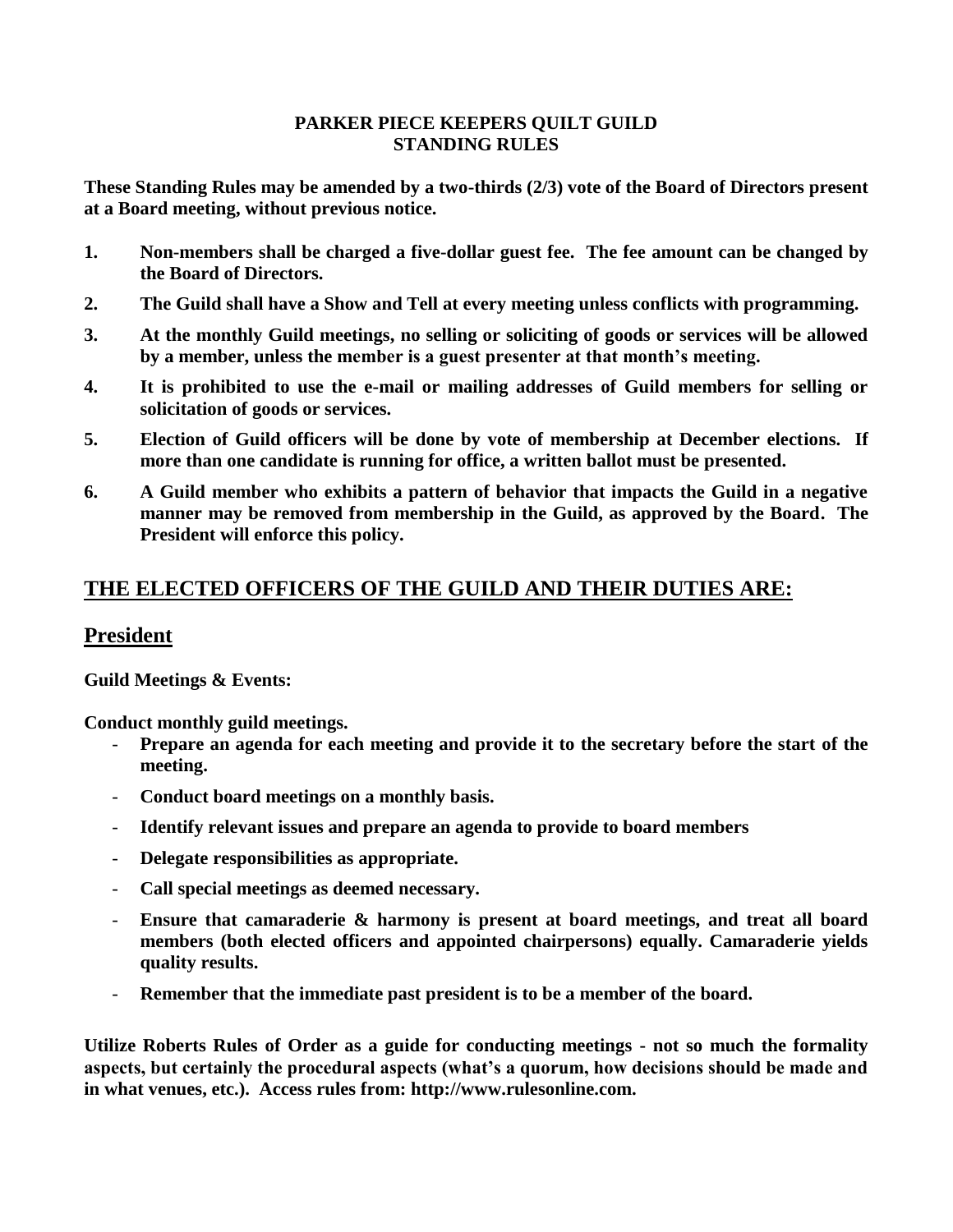#### **Committees:**

- **Consult with VP (and other board members as appropriate) to appoint all ad hoc and standing committee chairs, e.g.:**
- **Act as an ex-officio member of each committee. The president need not attend all committee meetings, but should attend program committee meetings and quilt show committee meetings.**
- **Delegate liaison responsibilities to the vice president and to other board members with respect to committees.**
- **Monitor all general communications to membership (web site, newsletter, flyers.) to ensure that information is accurate and complete**

**External Involvement, Fund-Raising & Charity:**

- **Protect and/or improve the reputation of the guild by ensuring that the guild is represented appropriately to the public in terms of the way we treat outside speakers, our printed materials, etc.**
- Make sure that the guild's presence is adequately known in the surrounding communities **(e.g. ensure that the "bookmark" flyer is present at the appropriate local quilt-related shops and events; be aware of important quilt-related events and activities and see to it that the guild is represented if appropriate; and identify guild efforts that warrant publicity).**
- **Ensure that committee chairs fulfill their obligations relative to external organizations, with respect to PR, fundraising, charity, etc.**

**Corporate Responsibilities:** 

- **Ensure that the Treasurer is prepared to submit the appropriate form to the IRS by May 15th.**
- **Ensure that the Secretary is taking minutes at board meetings and is keeping minutes on file.**

**Planning & Other General Responsibilities:** 

- **Assume responsibility for the job descriptions in the Standing Rules and see that it's updated at least annually. Request input from current committee heads and update the entire document so that a fresh version is available to be distributed to committee heads (both new and old) in January. Make sure that committee heads receive a copy of their respective job descriptions & request input. It's important for all to understand expectations because it avoids conflict and helps ensure that the guild functions effectively. Coordination of the document can be delegated, but over-all responsibility rests with the president.**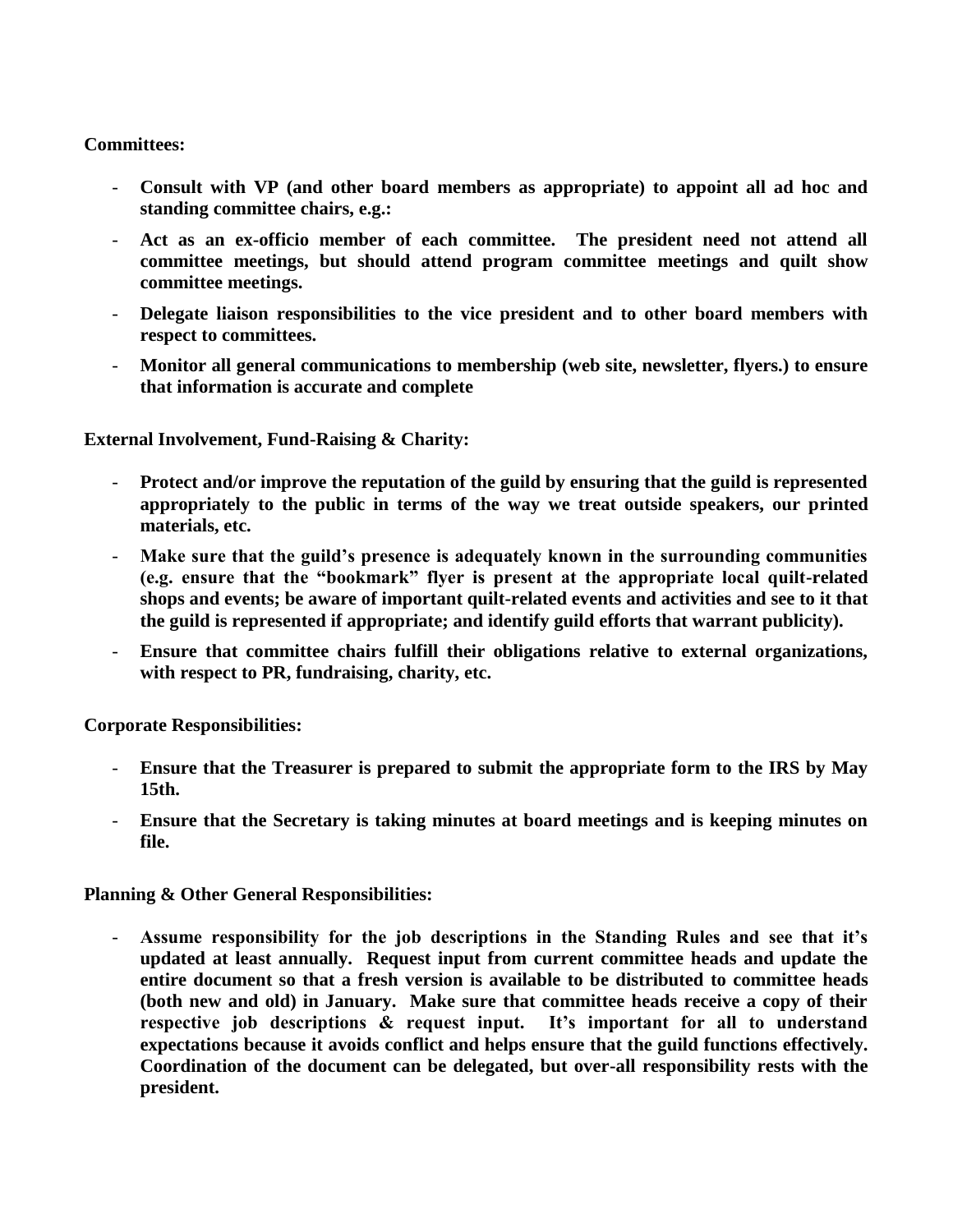- **Protect against member burnout by ensuring that efforts are well worthwhile.**
- If requested to do so, write article for newsletter that's brief and motivational.
- **Ensure that all crucial guild matters are appropriately accomplished.**
- **Assume responsibility for long range planning.**
- **Protect the guild's "brand" by ensuring that the guild logo and other graphic characteristics are maintained, as is our friendly nature as a group**
- **Most important, orchestrate a friendly, harmonious atmosphere at events & inspire positive attitudes among all. Exercise great care to use tact and civility in all communications. Remember that, in a social organization such as this, the feelings of people are usually far more important than procedural matters.**

# **Vice President**

**Share in the Duties of the President:**

- **Conduct guild meetings in the event that the president is unable to be present. When filling in for monthly guild meetings, prepare an agenda and provide it to the Secretary before the start of the meeting.**
- **Be aware of needs and advise the president as appropriate.**
- **Assist the president in identifying appropriate persons to fill vacancies in committee chairmanships.**
- **Serve as liaison with several of the committees as assigned by the president.**
- **Help to uphold and/or further the reputation of the guild (e.g., by helping to identify venues where the guild should potentially be represented, helping to insure that the guild flyer is appropriately placed and replenished, helping to identify appropriate opportunities for publicity).**
- **Help ensure that committee chairs fulfill their obligations relative to external activities with respect to PR, fund-raising, charity, etc.**
- **Assist the president in orchestrating a friendly, harmonious atmosphere at events & inspiring positive attitudes among all. Exercise great care to use tact and civility in all communications. Remember that, in a social organization such as this, the feelings of people are usually far more important than procedural matters.**

**Help to ensure that all crucial guild matters are appropriately accomplished.** 

**Assist the president as needed with corporation-related duties:** 

- **Help ensure that the Treasurer is prepared to submit the appropriate form to the IRS by May 15th.**
- **Help ensure that the Secretary is taking minutes at board meetings and is keeping minutes on file.**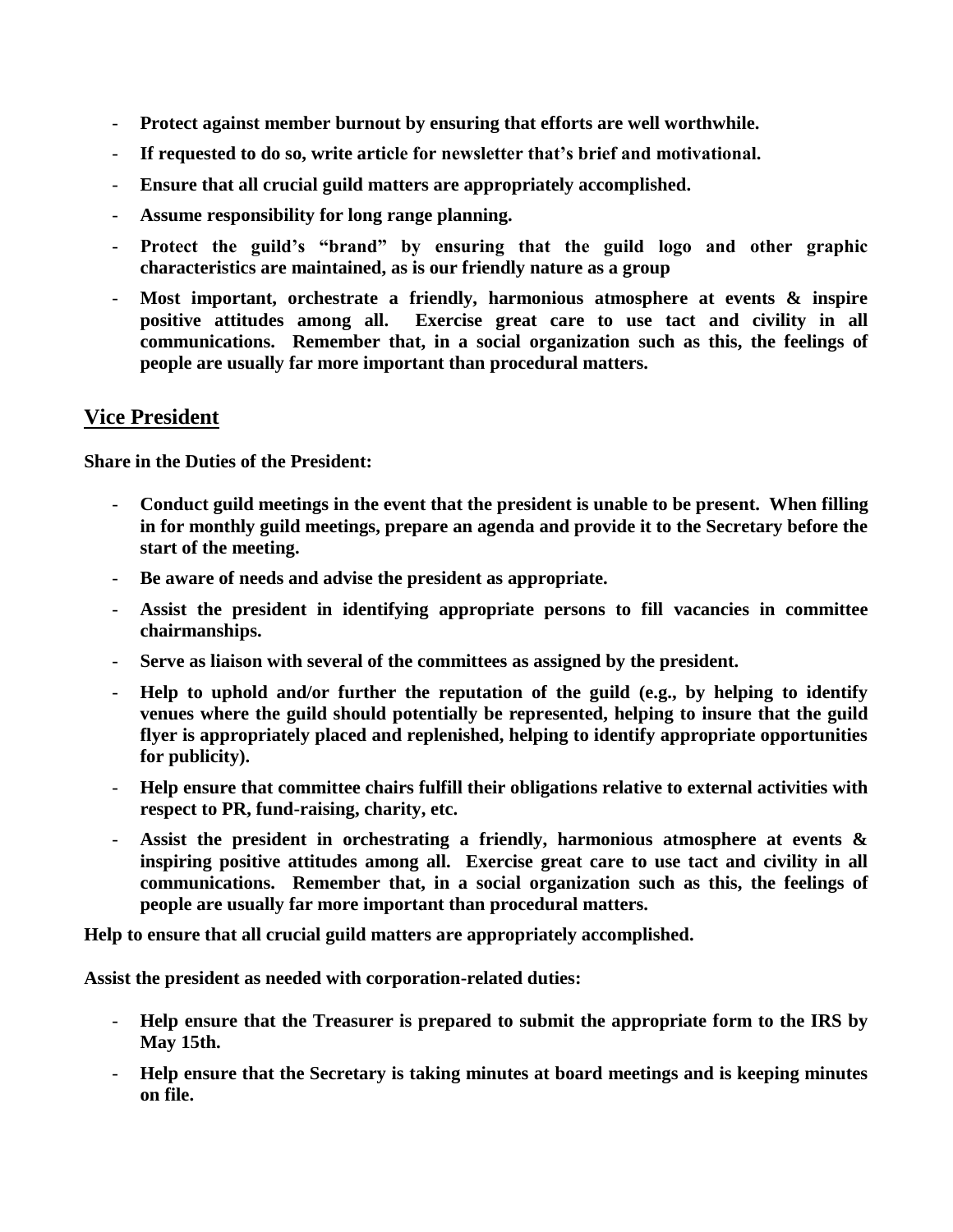- **Help ensure that guild operations are in keeping with the parameters outlined in the bylaws. Now that the guild is an official corporation, we should avoid making changes to the bylaws. The bylaws are intentionally vague to enable flexibility. Most operational changes that may need to be made should be done in this "Standing Rules" document. Changes to the bylaws should only be made when absolutely necessary. If and when changes must be made to the bylaws, the board may vote to make such changes, and the president should coordinate it in accordance with the process outlined in the bylaws.** 

#### **Membership:**

**Membership Coordination** 

- **Organize and manage membership renewal (ensuring timely distribution of membership cards).**
- **Assemble new-member packets and distribute as new members join.**
- **Bring a supply of new member packets to each guild meeting**
- **Coordinate with Meet and Greet committee to help welcome new members and to present them with their packets. Arrive early and make yourself available to Meet and Greet committee members during "walk-in" time**
- **Provide newsletter editor with any new member information before the newsletter deadline every month, including the related new member e-mail information.**
- **See that nametags are made and kept up-to-date.**

**Membership Database Management** 

- **Maintain a database of all members (note: a database is defined as a detailed list, preferably a computerized database [rather than word processed] but not essential.**
- **Distribute complete updated membership list to members as soon as possible after the close of the renewal period.**
- **Communicate changes to membership list to board members on a monthly basis, or as they happen.**
- Protect the list to ensure that it is not used inappropriately (e.g., must not be used as a **mailing list for any commercial concern).**
- **Per bylaws, members joining after the June meeting, should be assessed half of the amount set for the year.**

#### **Miscellaneous:**

- Make sure that all membership-related material on the web site is up-to-date on the web **site, including a current roster of members.**
- **Help ensure that all members—both new and old—feel welcome, needed, and well served. As a social organization, the camaraderie of the group is crucial.**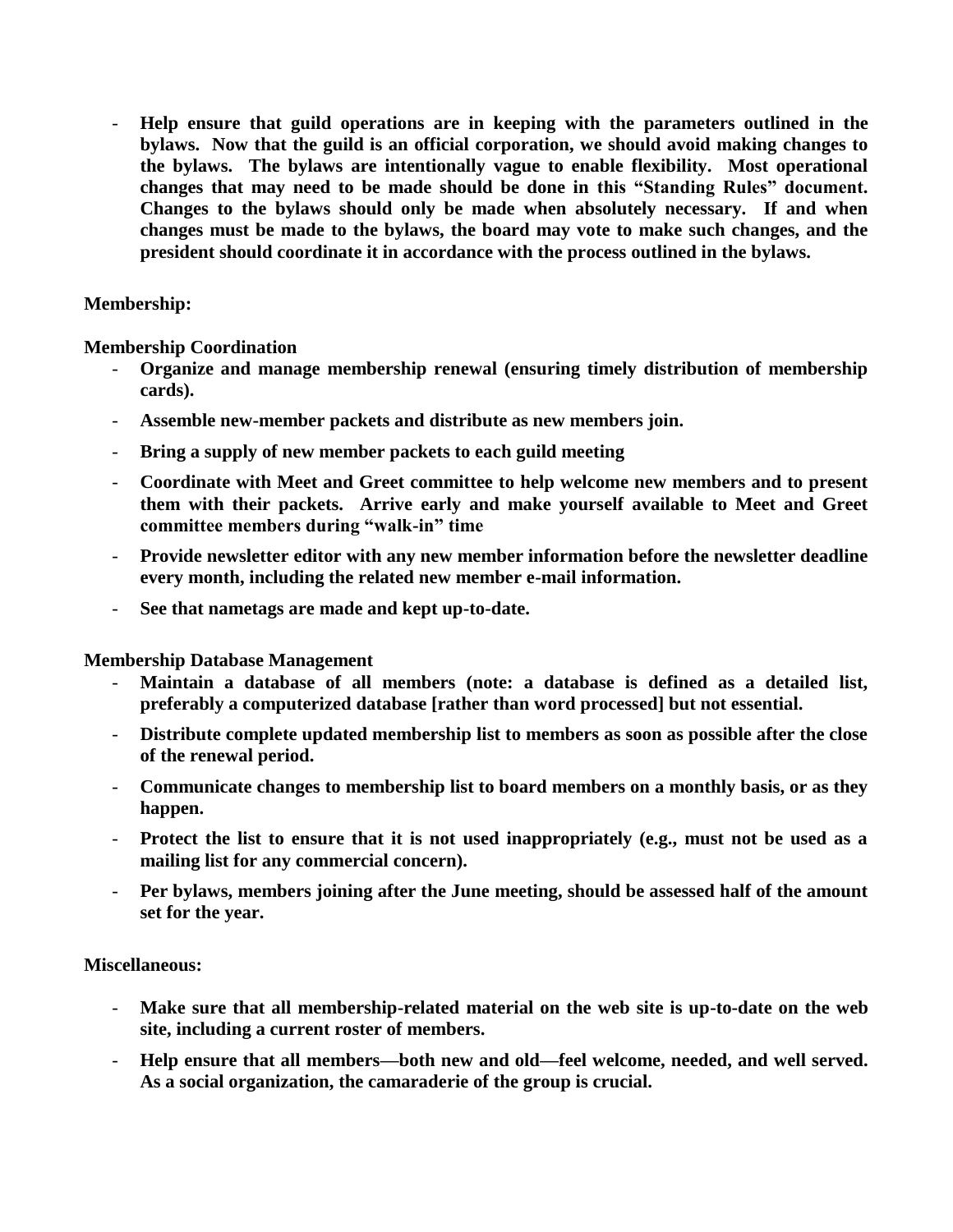### **Secretary**

- **Record & Distribute Minutes**
- **Take minutes at monthly board meetings**
- **Record decisions made (include rational if needed) and record all action items along with responsible persons associated with each as well as any deadlines.**
- **Distribute minutes (by e-mail) to board members, committee chairs and any other members who were in attendance at the board meeting as soon after each board meeting as possible.**
- Maintain action item list (past & current) and track completion.
- Take minutes at monthly guild meetings.
- **Provide summary of meeting highlights to newsletter editor each month by the required deadline**
- **Have a copy of all minutes available at guild meetings and board meetings (in binder or folder of some sort) so as to respond to questions.**

#### **Communications:**

- **Handle all inquiries/requests from persons outside the guild. Such inquiries/requests may come via the web site, e-mail, snail-mail, or phone.** 

#### **Corporate Responsibilities:**

- **Keep historical records of all official changes to the bylaws, including dates of voting. This can be as simple as filing a copy of the related minutes with the legal documents to be passed on to subsequent secretaries.**
- **Maintain official minutes at board meetings. As a corporation, this has more than procedural value. Corporations are obligated to have evidence of meetings of the officers.**
- **Have a copy of the by-laws available at all guild meetings and board meetings so as to respond to by-law-related questions as they arise. Also have an up-to-date copy of the Job Descriptions handy at all guild meetings and board meetings for ready reference.**

#### **Treasurer**

**Bill Payment, Reimbursement, & Income Reimbursement:**

- **Pay bills promptly as directed by the Board.**
- **Promptly reimburse expenditures submitted on signed expense reimbursement forms.**
- **Promptly deposit money's received in bank account.**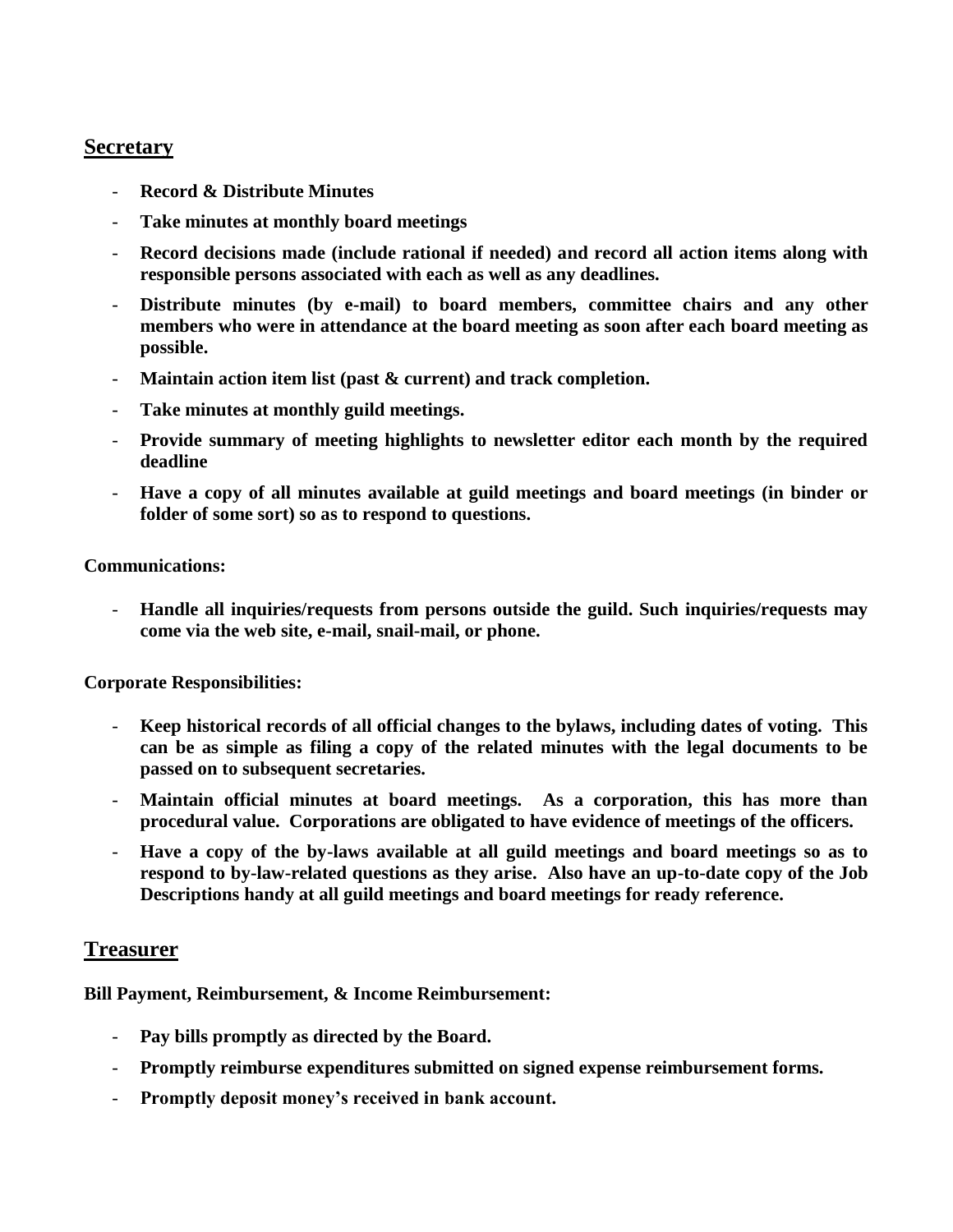- **Quarterly the Treasurer shall show the Board the current bank statement verifying the current balance of Guild funds.**
- **Bring checkbook to all guild functions.**
- **Bring several copies of the expense reimbursement form to all guild functions and make sure that the most current version is available on the web site.**
- **Collect all monies for membership dues, issue appropriate receipts, prepare an accounting of all receipts and report such to the Board as requested.**
- **Maintain a calendar detailing the timeframes of regular expenses of the guild (e.g., the web site expenses) and ensure that the related bills/contributions are paid on time.**

**Corporate Tax Responsibilities:**

- **Prepare and submit form 990-EZ (aka e-Postcard) to the IRS by May 15th of each year (this is the 15th day of 5th month after the close of fiscal year—December 31). This is the form used as long as annual gross receipts are \$25,000 or less. (Check with the IRS website to ensure that the (\$25,000) number remains the same.)** 

#### **Budget Tracking:**

- **Maintain and balance checking account**
- **Track income and expenditures within the agreed-upon line-items (note that expense report forms may contain expenditures relating to more than one line-item).**

#### **Reporting:**

- **Prepare monthly reports—by line-item—to present at each board meeting**
- **Prepare budget summary and make available at guild meetings.**
- **Prepare and present a complete, written financial annual report at the end of the fiscal year.**
- **Notify board and/or president of any concerns regarding budget.**

### **Program Chair**

**Committee Coordination:**

- **Assemble program committee to help determine presenters and activities. - - Meet with committee on a regular basis.**
- **Invite guild president to committee meetings.**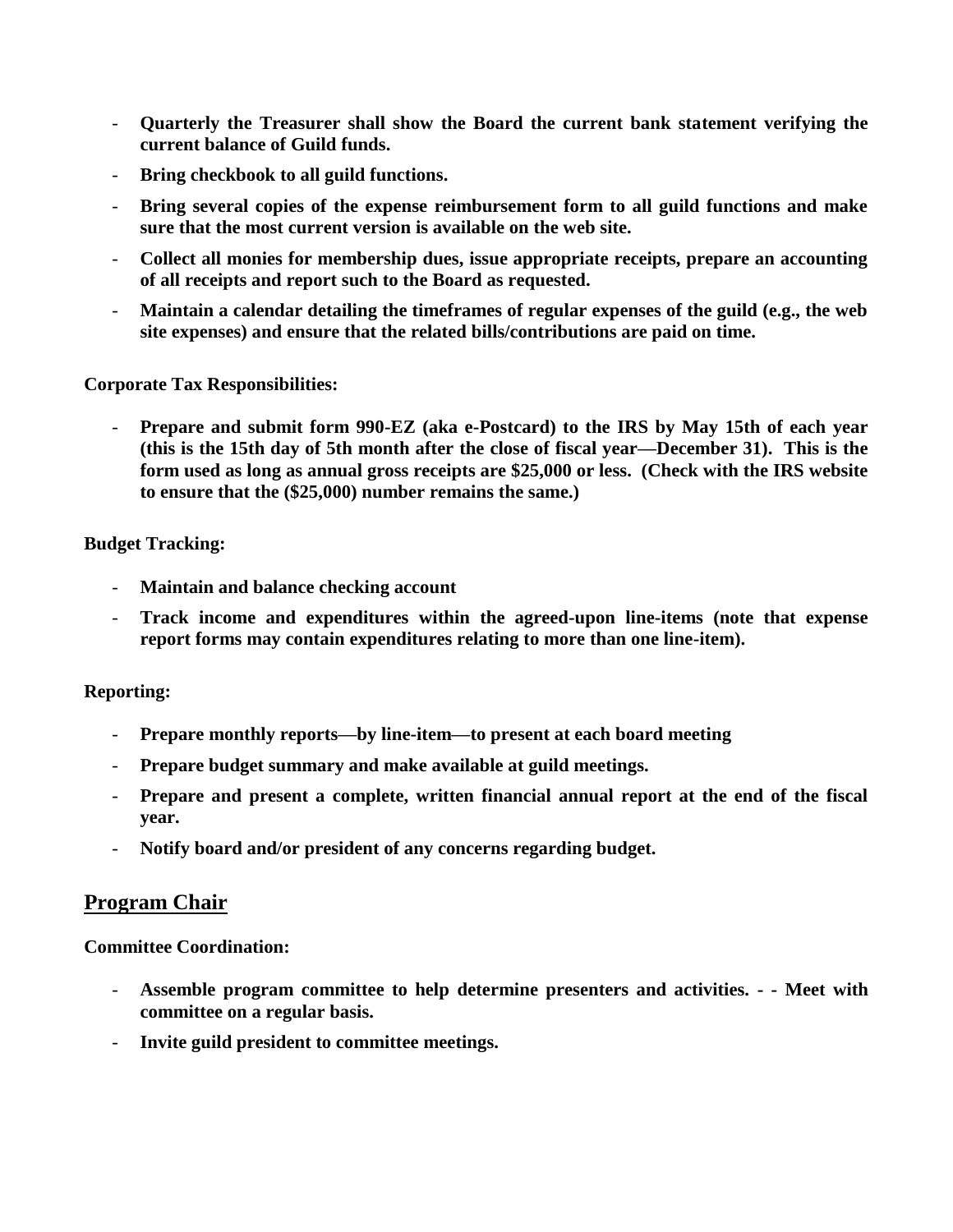**Monthly Guild Program Coordination:**

- **Attend board meetings and get the approval of the board for all plans—including financial implications— in advance of contracting for or incurring those expenses.**
- **Maintain a schedule of activities for monthly guild meetings**
- **Coordinate presenters:** 
	- o **With committee, choose lecture candidates and schedule them at least 6-months in advance.**
	- o **Draw-up, sign and send contracts after Board approval.**
	- o **A contract is required for every presenter, even when presenter is a guild member.**
	- o **Follow-up with presenters frequently.**
	- o **Arrange for accommodations if needed.**
	- o **Find out the presenters presentation needs (tables up front, A/V, etc.). Learn if the presenter is planning to use her/his own AV equipment.**
	- o **Serve as hostess to the presenter.**
	- o **Gather background information and prepare brief introduction to be delivered at the appropriate guild meeting.**

#### **Coordinate Activities:**

- Assume full responsibility—or delegate responsibility—for each activity
- **Ensure that all is planned well and that all goes according to plan**
- **Provide Newsletter editor with upcoming program information in advance of deadline**
- **Provide Web master with program schedule and ensure that program information on the web is accurate.**
- **Maintain overall budget for guild activities and ensure that we remain within budget**
- **Coordinate with treasurer to ensure that speakers are paid in accordance with contracted parameters.**

#### **Workshops:**

**Guild Workshop Planning & Scheduling** 

- **Identify outside experts and topics that guild members would appreciate.**
- Maintain the schedule of guild workshops including those involving: outside experts, guild **members, comfort (or charity) quilts, etc.**
- **Make arrangements for outside experts**
- **Choose workshop candidates and schedule them**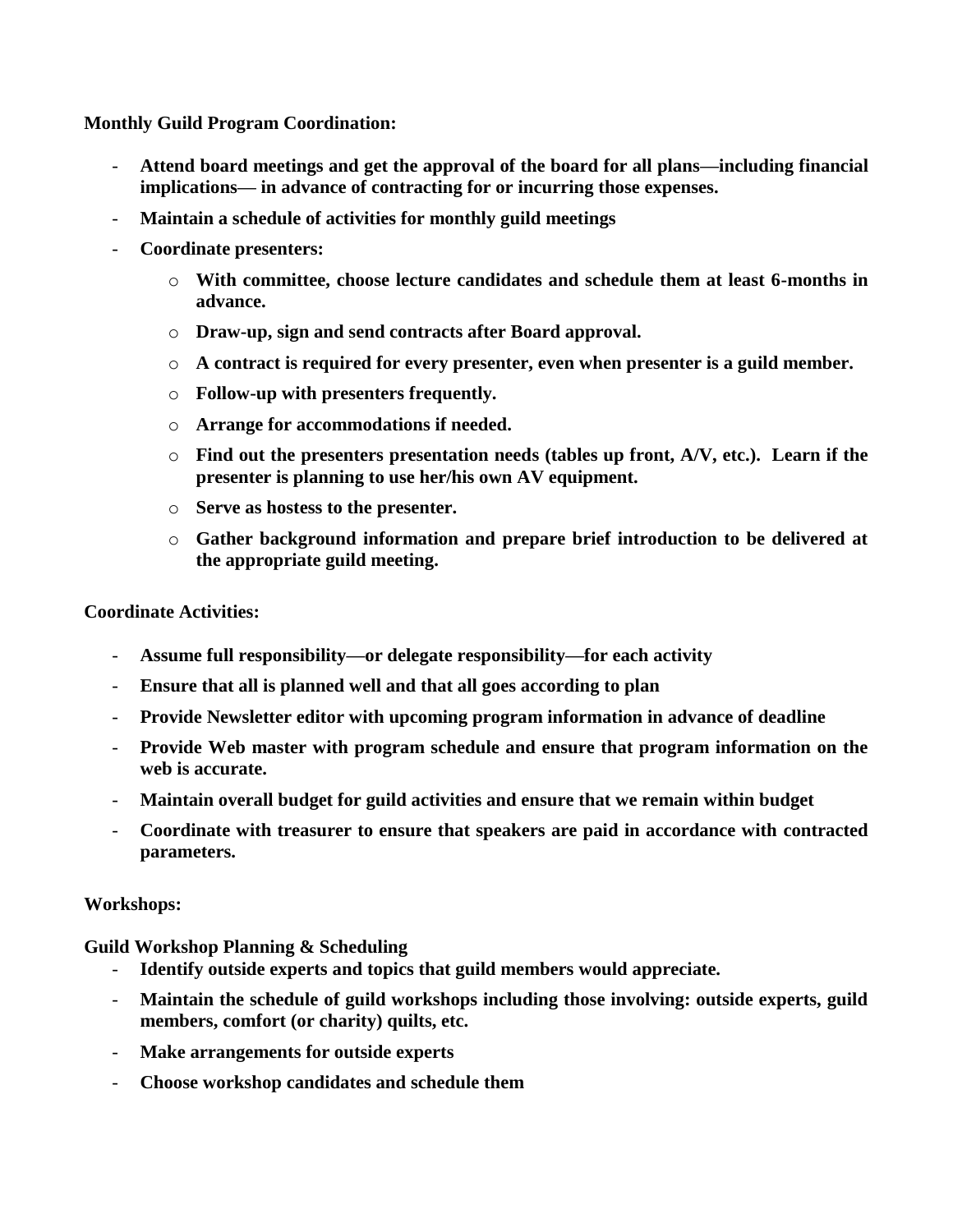- **Draw-up, sign and send contracts**
- **Follow-up with workshop presenters frequently**
- **Arrange for accommodations if needed**
- **Serve as hostess to the workshop presenter (provide that person's lunch, etc.).**

**Coordinate sign-up sheets:**

- **Coordinate the distribution of any supply lists, patterns, etc.**
- **Monitor the web site to ensure that all workshop-related information is accurate and up to date. Provide Web-master with updated information.**

#### **Financial Arrangements:**

- **Determine cost to participants.**
- **Coordinate the gathering of fees and the subsequent submission to treasurer.**
- **Coordinate dispersal of refunds if appropriate.**
- **Coordinate with treasurer to ensure that workshop presenters are paid in accordance with contracted parameters.**

**Building Arrangements and Set-Up:**

- **Determine the location where the workshop should take place, schedule it, and arrange for payment of use fees or donations.**
- Determine set-up requirements & coordinate the acquisition of needed items (e.g., **extension cords, irons, etc.).**
- **Solicit help for set-up and ensure that all is ready in time**

# **Program Vice Chair**

- **The Program Vice Chair shall assist the Program Chair as required and in every way to learn all the jobs of the Program Chair.**
- The Program Vice Chair shall have the ability to prepare, sign and send contracts for the **programming year that they will hold the position of Program Chair. This task shall be coordinated with the current year Program Chair and the programs approved by the Board.**
- **Follow-up with presenters as needed.**
- **After serving one year as Program Vice Chair, the following year the Program Vice Chair shall replace the Program Chair and acquire that title and those duties.**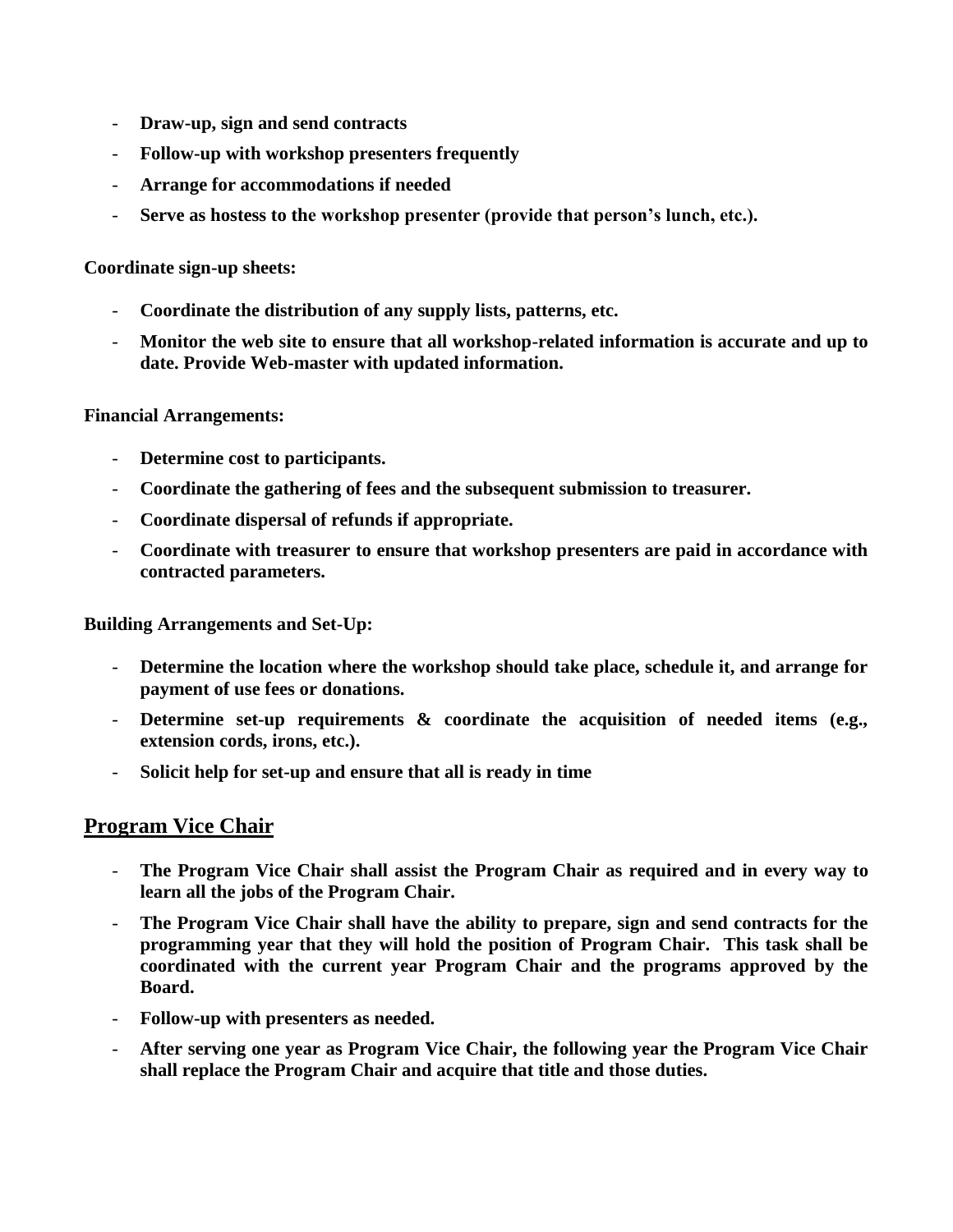# **THE APPOINTED CHAIRMEN AND THEIR DUTIES ARE:**

**All Chairmen positions shall be appointed by the President. All Chairmen will have a vote at Board meetings but the final decision will be made by the Executive Board.**

**The following are the current Chairmen positions:**

# **Audit**

**The Audit Committee will be appointed by the President and shall be from the general membership. No board members shall serve on the Audit Committee. Audit Committee will document and report the results to the Board and the General Membership no later than the February meeting**

# **Bees**

- **Coordinate monthly bees (day, evening, appliqué, wool, etc.).**
- **Develop and maintain a list of people who are willing to host bees.**
- **Keep a schedule, rotating hosts each month if so desired by the hosts.**
- **Contact designated hosts a few days to a week in advance of the date of the bee to make sure that all is OK for the bee to occur there.**
- **Promote bees by providing information (date, time, place) for the following communications vehicles:**
	- o **Announcements at monthly guild meetings**
	- o **Newsletter—in accordance with established deadlines**
	- o **Website**

# **Challenge**

**A challenge is to be a Member competition to create a quilted project fulfilling the pre-set requirements for that challenge year.** 

- **Develop the Concept**
- **With an ad-hoc committee (or with the board), brainstorm possible challenge possibilities**
- **Get board approval**
- **Develop the rules and get final board approval**

-

**The new challenge should be announced at the general meeting.**

**Prepare a summary of rules and have printed copies available at meetings and on the web site.**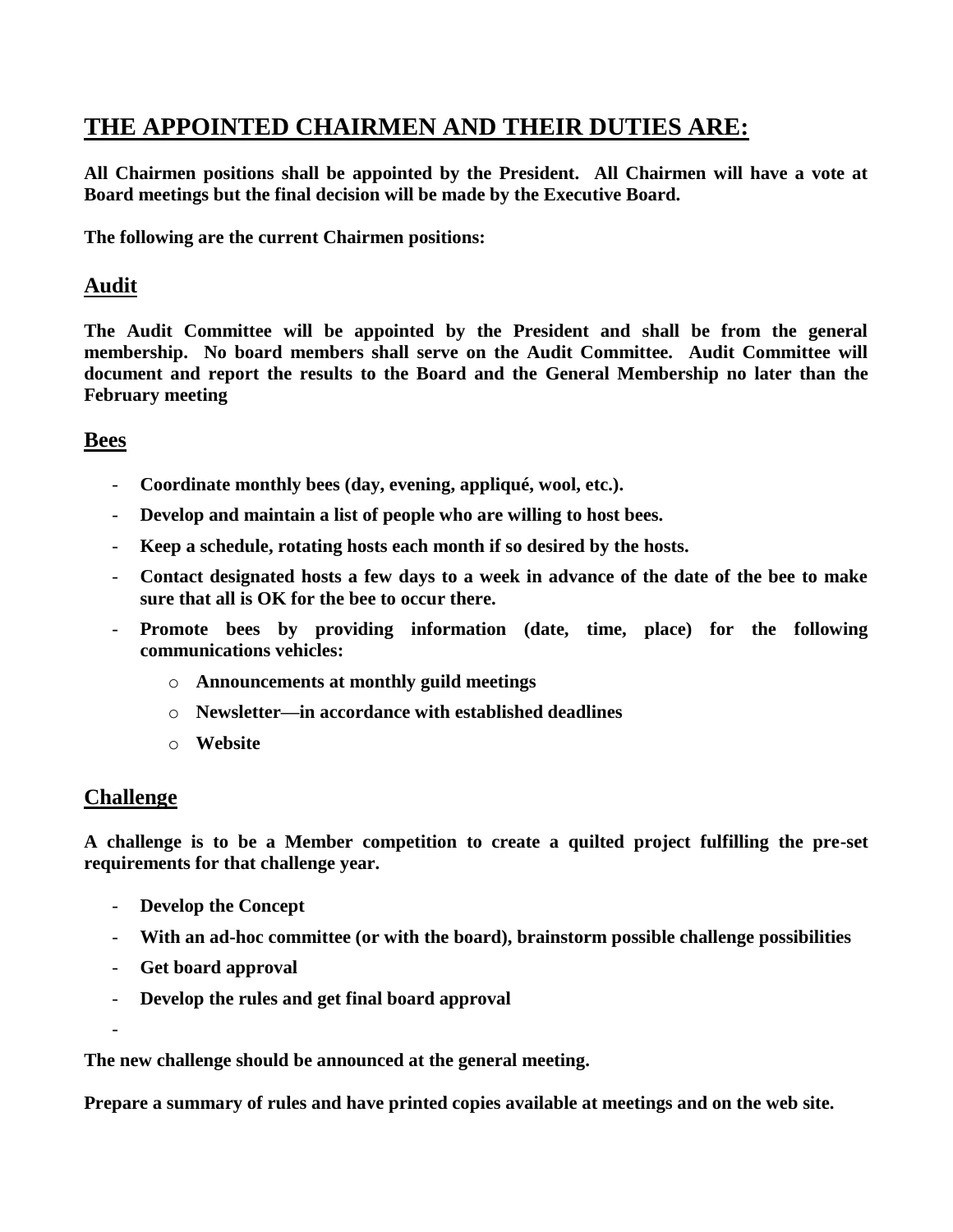**Year Long Coordination**

- **Promote interest with periodic announcements at meetings and in the newsletter**
- **Serve as arbiter when questions arise regarding the rules.**

### **Finale**

- **Coordinate with program chairman and president for special requirements at reveal guild meeting.**
- **Get the help of people not entering the competition to set-up and pin up the quilts.**
- **Orchestrate the subsequent announcements or provide information to president to do the honors either as a vote or a drawing for the winner.**

# **Door Prize Coordinators**

- **Acquire and/or purchase—in accordance with the approved budget—door prizes for each meeting, and wrap them appropriately.**
- **Plan on 2 or 3 door prizes per meeting.**
- **Distribute tickets to members (2 tickets to each member bringing a guest or food for Parker Task Force)**
- **After each guild meeting has started and attendees have all entered, be ready to coordinate the drawing of the winning tickets and the awarding of the prizes, when requested to do so by the President.**
- **Distribute the door prizes to the winners and provide the names to the Secretary for the meeting minutes.**

# **Fundraising**

- **Will come up with ideas for an annual Fundraiser, with the Board's approval.**
- **Will solicit help, if needed, and form a fundraising committee, with the Chairman in charge.**
- **A major fundraising event will be held at least once a year, with possibly 2-3 other minor events during the year.**
- **The funds procured during this event will be primarily for the use of education, i.e., speakers, workshops, and any related expenses.**
- **A provision will be made in the budget for prizes or awards. No additional funds will be used from the budget to offset these events.**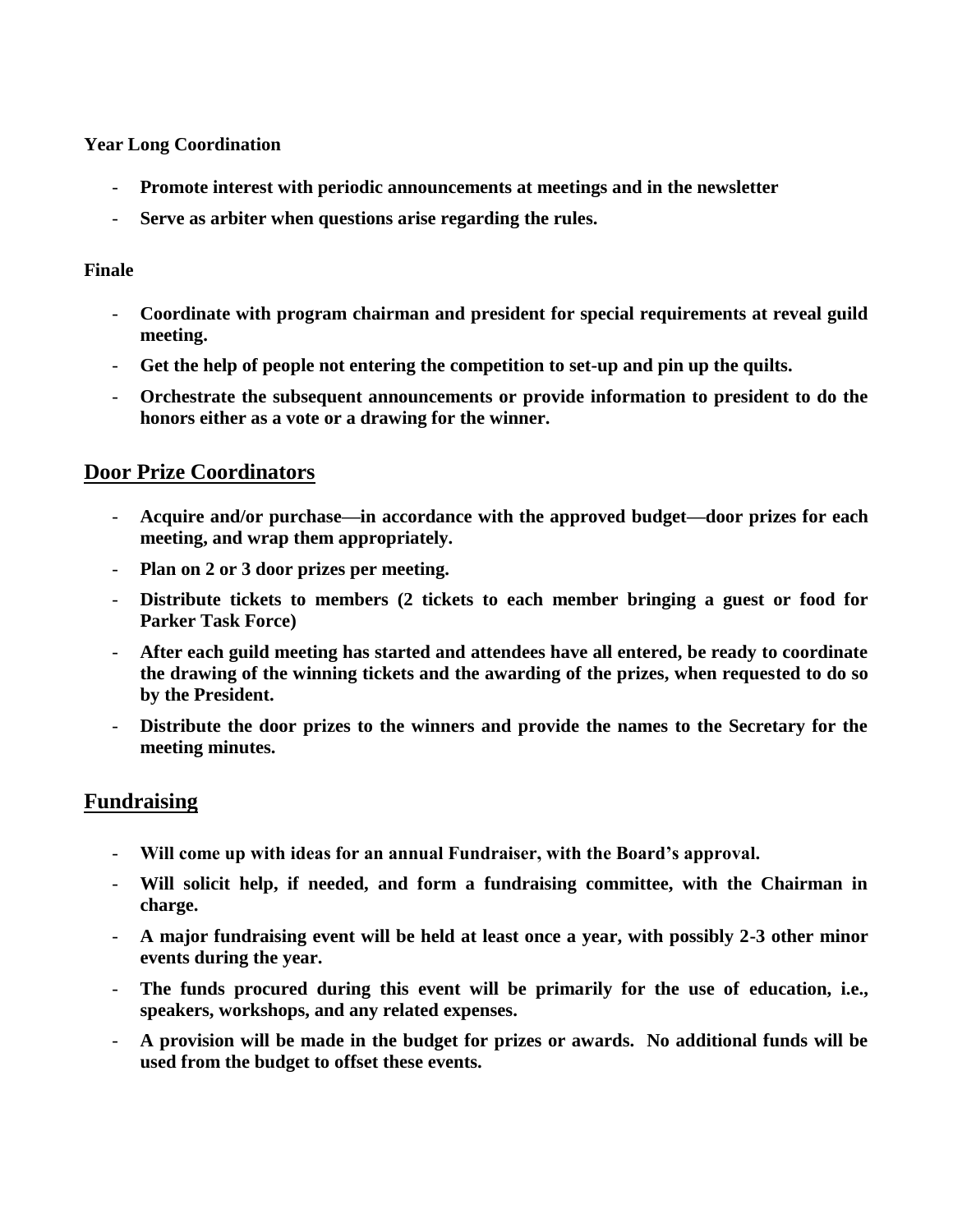The event needs to be promoted starting at least 3 months in advance, and the reasons for **the fundraiser need to be adequately explained to the general membership.**

# **Hospitality**

- **Coordinate with Parker Adventist Hospital catering department for any needed refreshments as directed by the Board.**
- **Assist in any setup and cleanup necessary in connection with any refreshments served at a meeting.**
- **Any further duties as requested by the President or the Board.**

# **Librarian**

- **Maintain the Guild's Library.**
- **Write occasional book reviews for Guild's newsletter.**
- **Repair materials and books, as needed.**
- Make library available at each meeting to any member requesting materials prior to the **meeting.**
- **Help to ensure that members are aware of the availability of the library and that all know what to do to check out books.**
- **Monitor and maintain card file of books that are out. If books are out over an extended period of time, contact the borrowers to provide gentle reminders.**
- Make sure the book list on the web site is up to date. As additions are incorporated and as **older materials are purged, update the list and submit it to the Web-master.**

# **Meet and Greet (2 Volunteers)**

- **Act as a liaison between new members/guests and existing members, to ensure that new people feel welcome.**
- **Arrive at guild meetings 20-30 minutes early and station yourself as follows: one near the entrance while people are walking in and the other at the sign in table.**
- **Greet members, have them sign in.**
- **If the person is joining the guild, introduce her to the Vice President so that the initial administrative needs can occur. Either stay with the new member during that process, or meet up with her afterward.**
- **Pass the sign in sheets to the Vice President for the meeting membership report.**
- **The volunteer at the sign in table will alert the other volunteer when there is a new member.**
- **Taking turns with the others, engage each new person in conversation.**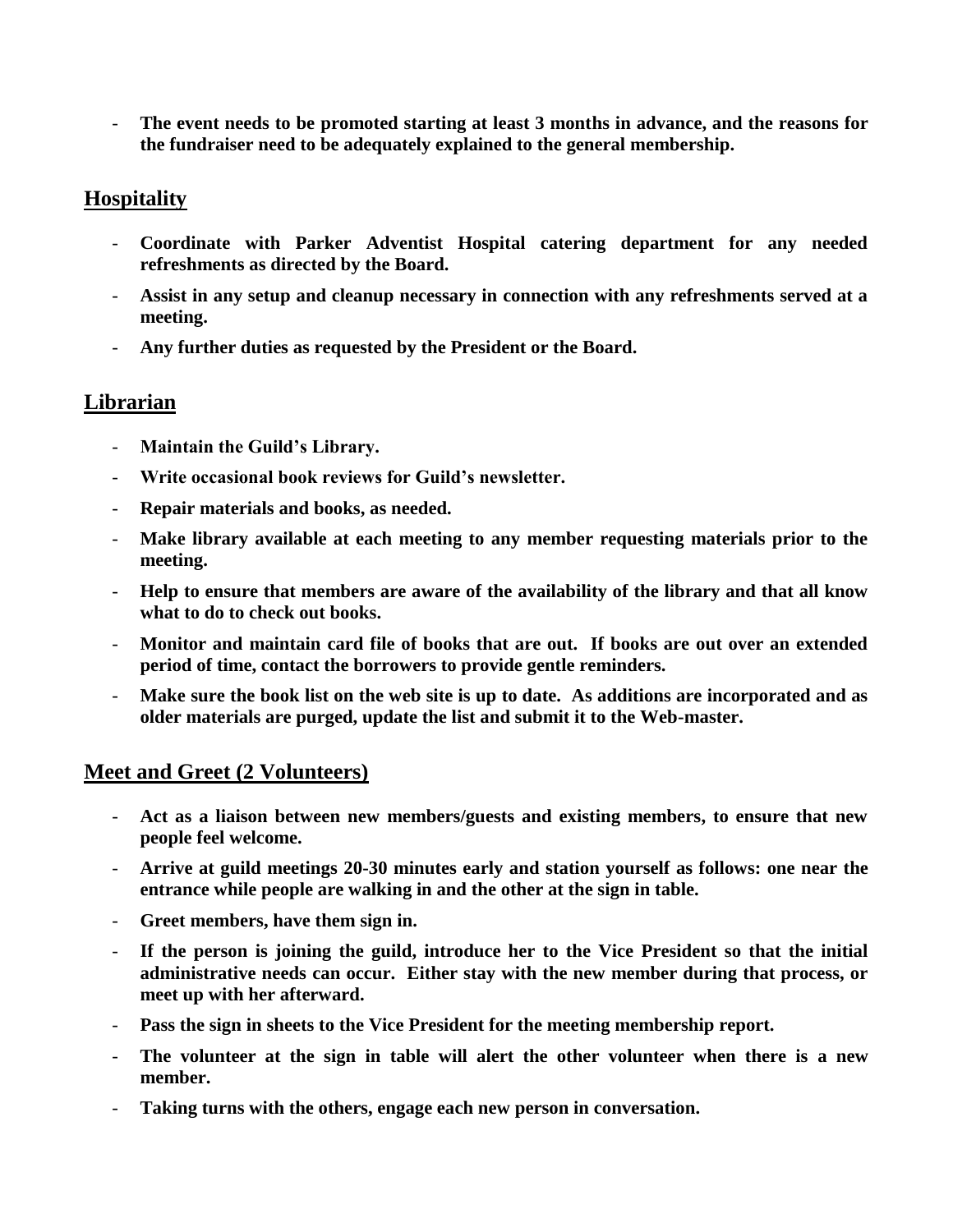- If there are more new-members/guests than there are members of the Meet and Greet **committee, seek help from some other out-going guild members. And if all else fails, priority should be given to the new members.**
- **Introduce new members & guests to other guild members and try to instigate conversations between them (so they'll feel comfortable interacting with more people than just you the next time they come).**
- **Sit with the new person when the meeting begins (unless you're sure another member has taken that person under their wing).**
- **Watch for recent new members at subsequent meetings to ensure they're not alone and feeling awkward.**
- **Explain aspects of the guild as time permits, e.g., library, etc.**

# **Newsletter Editor**

### **General:**

- **Serve on the guild board and serve as the communications arm of the board. Communicating information that is accurate and appropriate demands attendance at all board meetings in order to grasp the correct nuance of the messages.**
- **Information development.**
- **Establish a deadline for the receipt of articles**
- **Seek and receive articles and information from guild officers, committee heads, and lay members regarding guild endeavors and quilting-related items of potential interest to the guild.**
- **Seek other quilting-related information that would be highly pertinent to guild members, e.g.:** 
	- o **− Quilt shows**
	- o **− Info from other quilt guilds**
	- o **− Special offers by local quilt shops**
	- o **− Thank you notes**
- **Weed out inappropriate items—if any—and tactfully notify related contributors as appropriate.**
- **Apply editing as needed to articles so as to include new or omitted information or to correct any obvious grammatical problems.**
- **Gather photos from appropriate sources and/or take photos at guild events.**
- Develop captions for photos (identifying names a people in photos to the extent possible).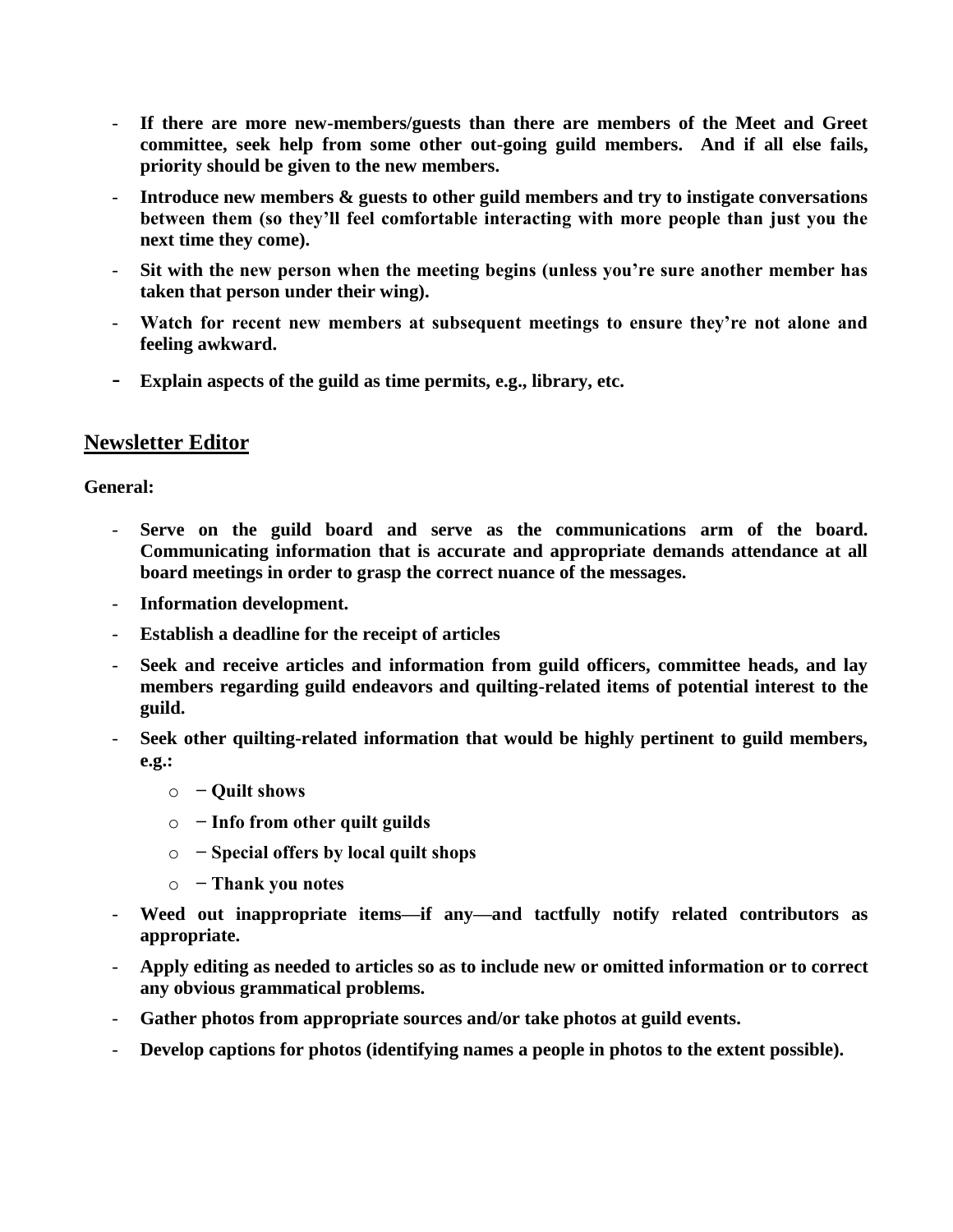**Newsletter Publishing:** 

- **Develop material for publication**
- **Design an overall format for the newsletter that will represent the guild well, and that will present the material in an easily accessible way.**
- **Maintain the same format for at least a year (unless changes become essential). The design should be in keeping with the "brand" established for the guild**
- **"Layout" the articles in a way that will:** 
	- o **be visually pleasing**
	- o **utilize an economy of space (in terms of paper)**
	- o **utilize an economy of file space (in terms of the electronic aspect) so members won't have difficulty downloading it).**
- **After the layout is complete, convert the file into a PDF format.**
- Maintain a clean "MS Word" file of the "copy"
- **E-mail the PDF and "MS Word" file to the Webmaster within 3 days after receiving the copy if possible. The newsletter should be available to the members at least a week-to-tendays before guild meeting (earlier if possible).**

#### **Distribution:**

- The newsletter distribution is electronic. It's published to the web site also.
- **Members who do not have access to the internet can provide self-addressed stamped envelopes to an internet buddy who will print out the newsletter and use the envelopes provided to send each issue of the newsletter as soon as it's available.**

### **Nominating Committee**

- The Nominating Committee's duties are to prepare and submit to the membership a slate **of nominees at the October meeting.**
- The consent of all nominees shall be obtained by the Nominating Committee prior to **nomination.**
- **Each nominee shall be given a copy of the Standing Rules showing the job duties for their proposed office.**

# **Outreach**

- **Schedules, promotes and oversees workdays.**
- **Maintains the Guild's stash of donated materials.**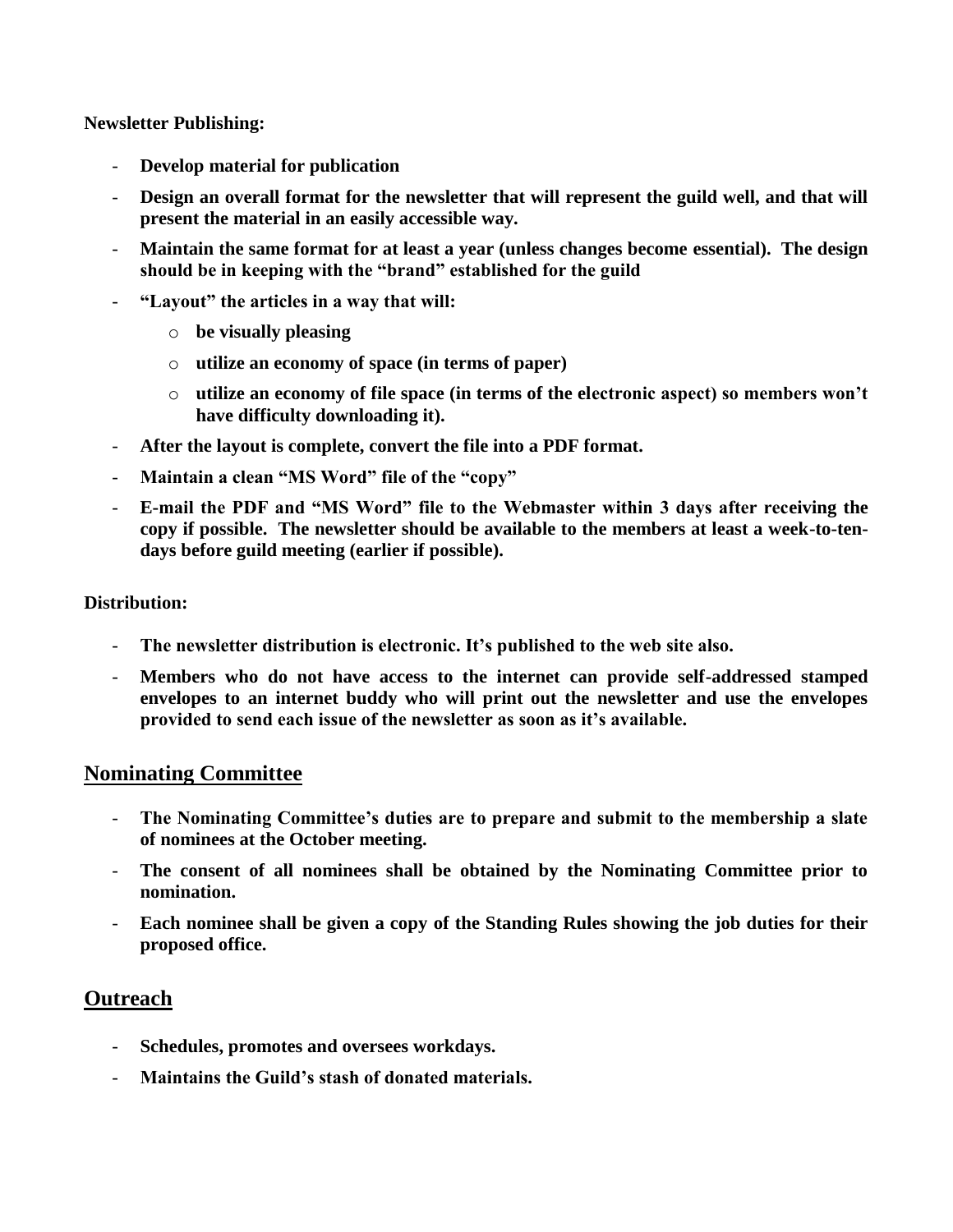- **Presents quilts to designated charities and shows finished quilts at Guild meetings to encourage member participation.**
- **The Outreach Chairman shall present all proposed community outreach projects to the Board of Directors** *for review and the proposed projects will then be submitted to the membership for final approval***.**

# **Photographer**

- **The Photographer shall take pictures of Show and Tell items at the general meeting.**
- **The Photographer shall also take pictures of any other items or events of interest in order to preserve the history of the Guild.**
- **The Photographer shall submit pictures on a regular basis to the Website Chairperson so that the website may be regularly updated.**

### **Retreat**

**Overall:**

- **Gather input from members and plan guild retreats to occur as often as guild members are interested in supporting.**
- **Utilize co-chairs or committee members to head up various aspects as needed.**
- **Monitor the website and newsletter to ensure that all Retreat-related information is accurate and up to date. Provide Web-master and Newsletter Editor with updated information.**

#### **Pre-event:**

- **Coordinate with the appropriate venue to reserve space and accommodations.**
- **Identify all applicable deadlines.**
- **Promote the event with all appropriate information to membership:** 
	- o **Newsletter**
	- o **Website**
	- o **Flyers**
	- o **Etc.**
- **Maintain list of interested members and coordinate the gathering of appropriate funds.**
- **Maintain documentation of retreat finances and report to Board as requested.**
- **Make rooming assignments**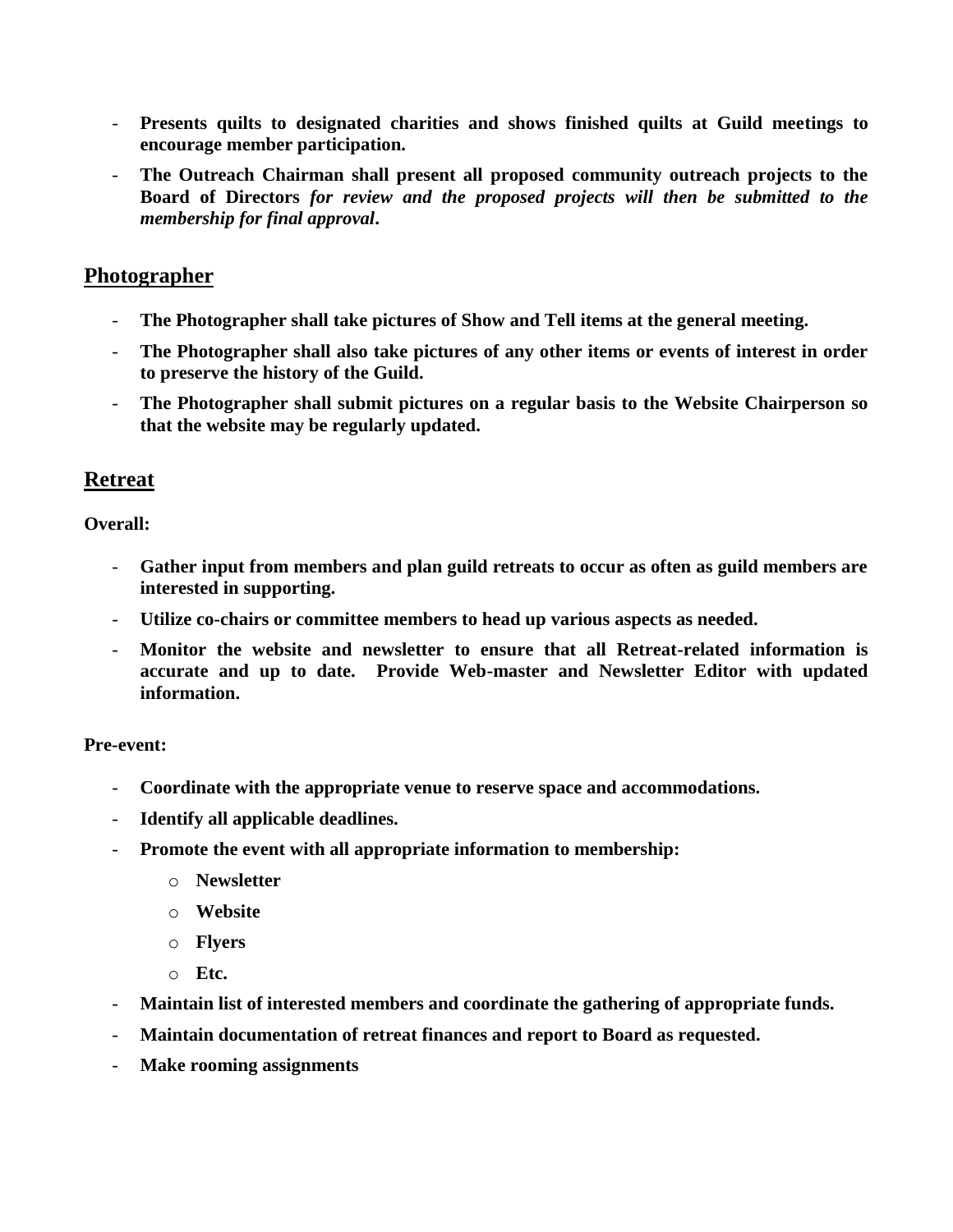- **Provide participants with any all information that will help ensure that event will be successful for all:** 
	- o **Assignments**
	- o **Schedules**
	- o **Food plans (if any)**
- **See to all financial arrangements, e.g., paying any needed deposits to venues, transportation, etc.**

#### **During Event**

- **Serve as liaison between venue (and other event-related entities) and members to ensure that all have an enjoyable time.** 
	- o **Accommodations**
	- o **Electrical, AV and other equipment**
- **Troubleshoot any foreseeable difficulties.**
- **Mitigate any problems that arise.**
- **Communicate any changes to participants & others.**
- **Serve as hostess, ensuring that participants are having an enjoyable experience.**
- **See to the payment of services as agreed.**

#### **Post-event**

- **Work with guild treasurer to finalize financial matters. See to the payment of any subsequent bills and make an accounting of all income and expenditures with documenting receipts.**

#### **Sew Day Coordinator**

- **The Sew Day Coordinator shall set Sew Day dates and times, arrange for booking the location, provide for setup and cleanup, and schedule any demonstrations or instructors.**
- **For member presenters at Sew Day programs or demos, the current policy is to not pay member presenters.**
- The Sew Day Coordinator shall provide for a signup system either by written signup sheets **at General Meetings or an e-mail signup system.**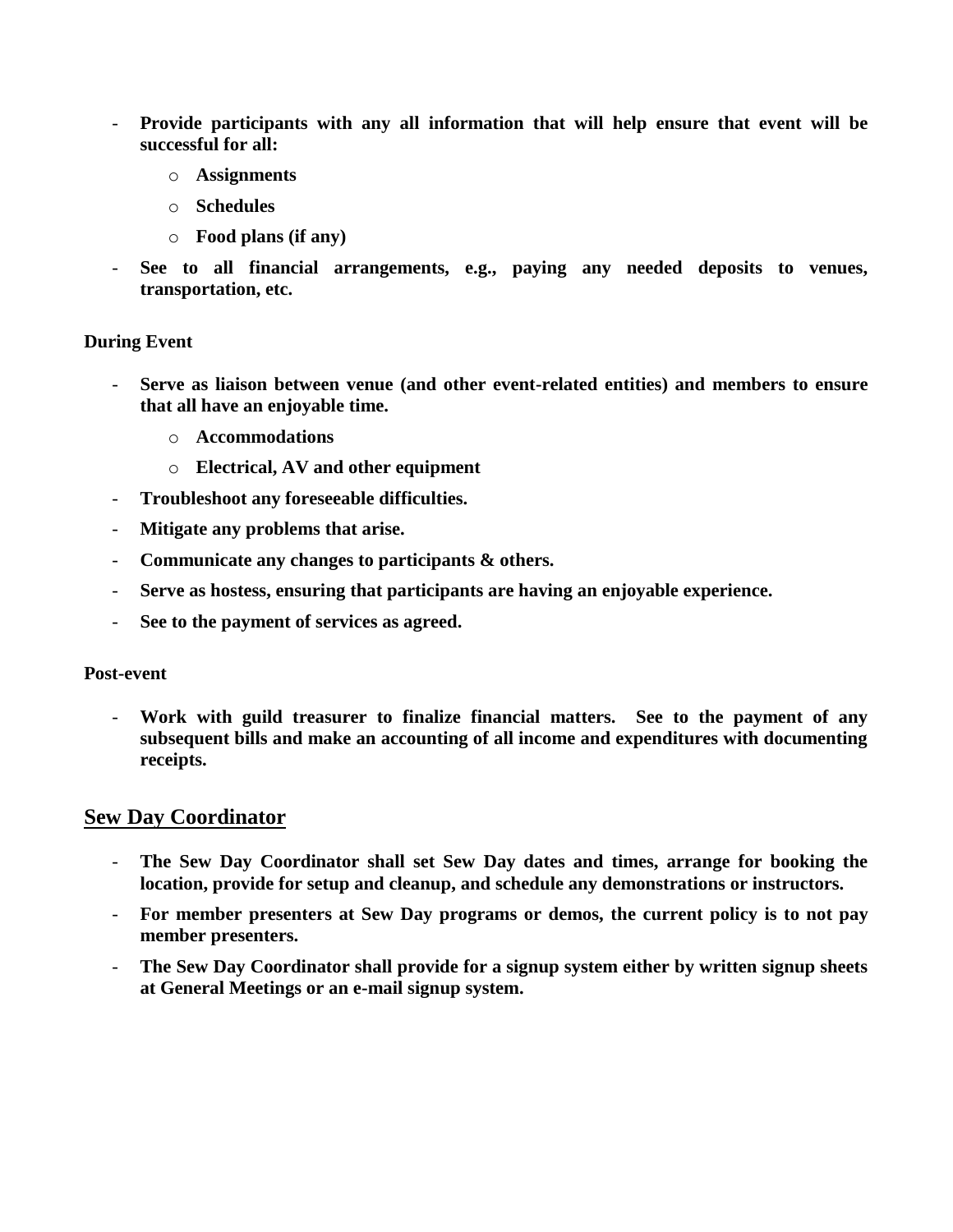### **Social Secretary**

- **Send comfort to guild members in need**
- **Be alert to serious difficulties or crises in the lives of guild members (e.g., serious illness, serious illness or death of a close family member, etc.)**
- **Send a card, in behalf of the guild, to members experiencing serious difficulty. (To avoid hurt feelings over the possibility of unequal treatment, flowers should not be sent without the approval of the board).**
- **Notify the guild president of guild member difficulties, if she's not already aware.**
- **Be respectful of a member's desire for confidentially if requested (and notify guild president of such requests).**
- With the agreement of the person involved in the crises, send a condolence message to be **published in the newsletter.**

# **Special Events Chair**

**Overall:**

- Gather input from members and special events that guild members are interested in **supporting and that are not supported by another specific committee chair.**
- **Utilize co-chairs or committee members to head up various events or activities as needed.**
- **Monitor the web site to ensure that all event information is accurate and up to date. Provide Web-master with updated information.**
- **Provide newsletter editor with quilt related events in which members may have an interest.**
- **Event examples might be, trips to shows, shop hops or other events.**

**Pre-event or Activity:**

- **Coordinate with the appropriate venue to reserve space and accommodations.**
- **Identify all applicable deadlines**
- **Promote the event with all appropriate information to membership:** 
	- o **Newsletter**
	- o **Website**
	- o **Flyers**
	- o **Etc.**
- **Maintain list of interested members and coordinate the gathering of appropriate funds.**
- **Make travel arrangements to go to special events, if needed.**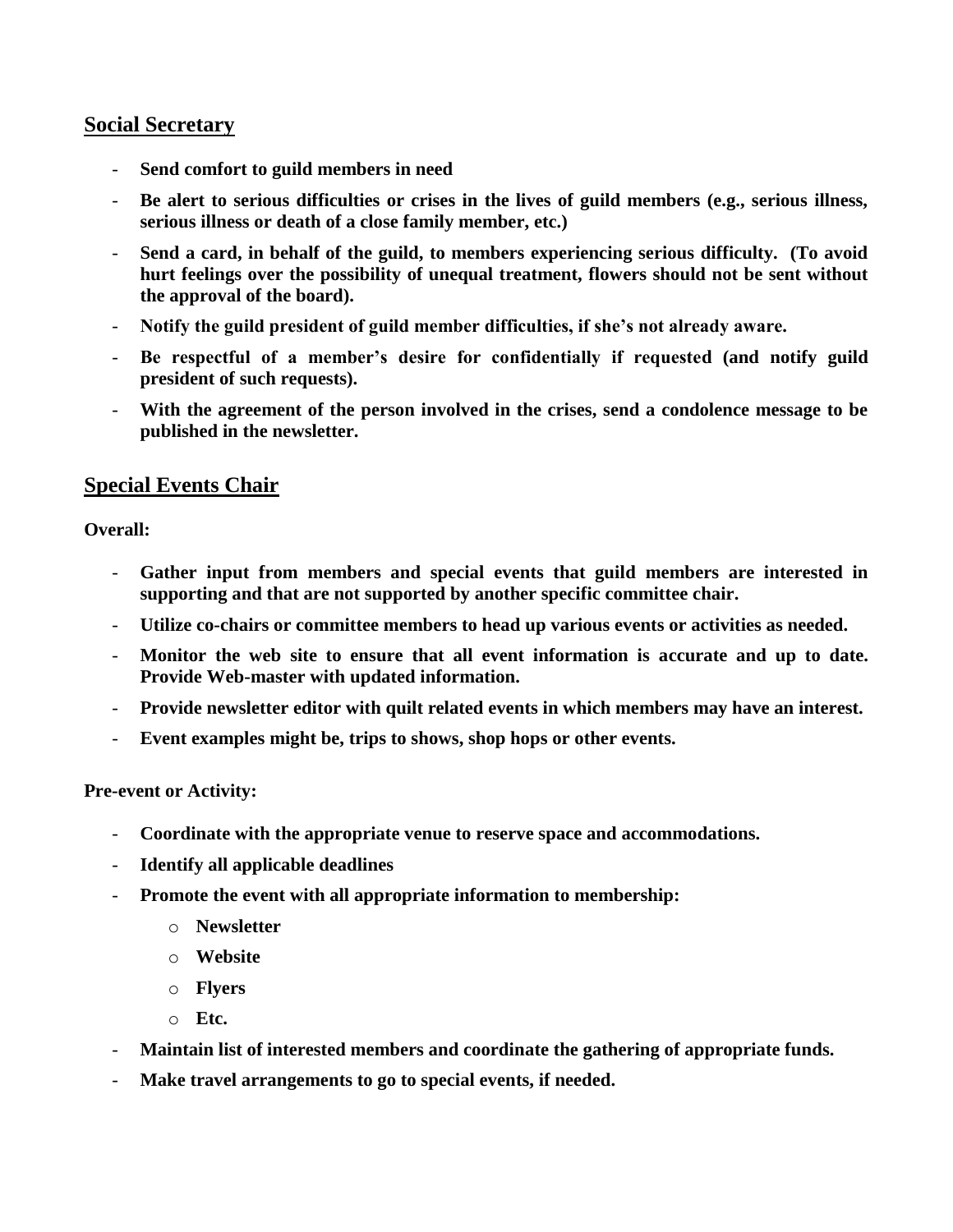- **Provide participants with all information that will help ensure that event will be successful.**
- **See to all financial arrangements, e.g., paying any needed deposits to venues, transportation, etc.**

# **Website Chair**

#### **Groundwork**

- Learn as much as possible about software capabilities so as to take full advantage of them.
- **As needed, design new features into the website and/or discontinue elements that are less useful**
- **Ensure that the functioning of the web host is effective and that all related fees are paid on a timely basis (coordinate with guild treasurer for actual payment).**
- **Maintain the look and functioning of the site and keep as consistent as possible. Re-design as deemed necessary or appropriate.**

#### **Maintenance**

- **With the guild Treasurer, make sure that payments are made on time to the respective entities to ensure that we don't lose our domain name or our service provider. When the service contract is up for renewal, determine whether we should keep with the current provider or migrate to another that might be more advantageous. Complete any and all technical material related to the service and domain name.**
- **Keep the administrative elements of the web up to date.**
- **Keep the various aspects of the site that require information from others up to date. If updated information isn't submitted on a timely basis, seek it out from the newsletter editor or from the respective chairpersons.**
- **If someone requests putting something on the web that you think may be questionable, seek approval from the board.**
- **Keep the web site visually appealing by updating photos at appropriate intervals.**